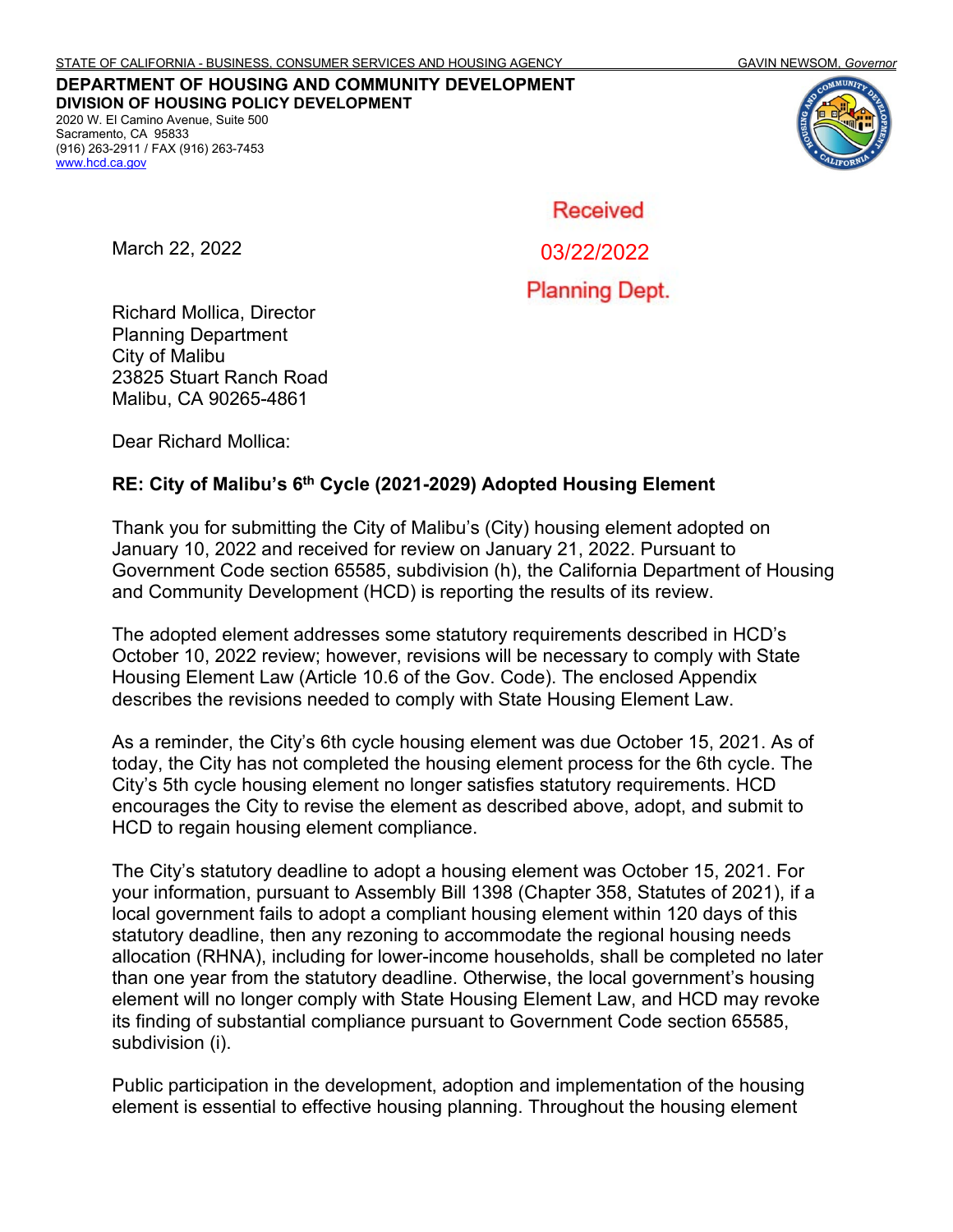Richard Mollica, Planning Director Page 2

process, the City should continue to engage the community, including organizations that represent lower-income and special needs households, by making information regularly available and considering and incorporating comments where appropriate.

Several federal, state, and regional funding programs consider housing element compliance as an eligibility or ranking criteria. For example, the CalTrans Senate Bill (SB) 1 Sustainable Communities grant; the Strategic Growth Council and HCD's Affordable Housing and Sustainable Communities programs; and HCD's Permanent Local Housing Allocation consider housing element compliance and/or annual reporting requirements pursuant to Government Code section 65400. With a compliant housing element, the City will meet housing element requirements for these and other funding sources.

For your information, some general plan element updates are triggered by housing element adoption. HCD reminds the City to consider timing provisions and welcomes the opportunity to provide assistance. For information, please see the Technical Advisories issued by the Governor's Office of Planning and Research at: [http://opr.ca.gov/docs/OPR\\_Appendix\\_C\\_final.pdf](http://opr.ca.gov/docs/OPR_Appendix_C_final.pdf) and [http://opr.ca.gov/docs/Final\\_6.26.15.pdf.](http://opr.ca.gov/docs/Final_6.26.15.pdf)

HCD appreciates the cooperation during the housing element update. We are committed to assisting Malibu in addressing all statutory requirements of Housing Element Law. If you have any questions or need additional technical assistance, please contact Fidel Herrera at [fidel.herrera@hcd.ca.gov.](mailto:fidel.herrera@hcd.ca.gov)

Sincerely,

Film Dy P

Paul McDougall Senior Program Manager

**Enclosure**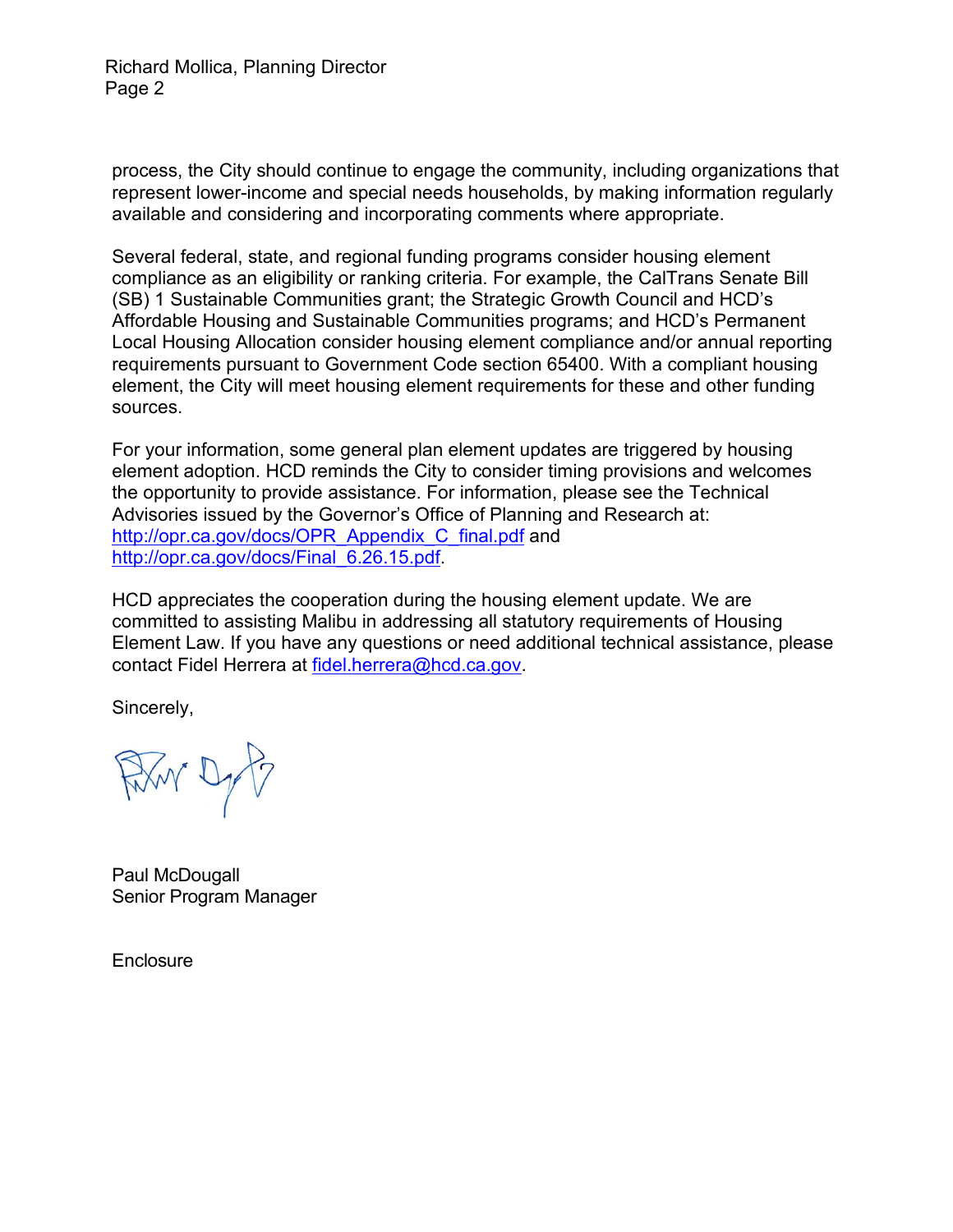## **APPENDIX CITY OF MALIBU**

The following changes are necessary to bring the City's housing element into compliance with Article 10.6 of the Government Code. Accompanying each recommended change, we cite the supporting section of the Government Code.

Housing element technical assistance information is available on HCD's website at [http://www.hcd.ca.gov/community-development/housing-element/housing-element](http://www.hcd.ca.gov/community-development/housing-element/housing-element-memos.shtml)[memos.shtml.](http://www.hcd.ca.gov/community-development/housing-element/housing-element-memos.shtml) Among other resources, the housing element section contains HCD's latest technical assistance tool, Building Blocks for Effective Housing Elements (Building Blocks), available at<http://www.hcd.ca.gov/community-development/building-blocks/index.shtml> and includes the Government Code addressing State Housing Element Law and other resources.

# **A. Review and Revision**

*Review the previous element to evaluate the appropriateness, effectiveness, and progress in implementation, and reflect the results of this review in the revised element. (Gov. Code, § 65588 (a) and (b).)*

As noted in the prior HCD review, the element must include a program-by-program review including a comparison of prior objectives versus actual results, evaluation of effectiveness of past actions and how programs will be revised as appropriate to reflect the past program efforts. In response, the element now concludes whether programs are appropriate to continue but still must evaluate actual results (e.g., number of units) and the effectiveness in achieving program goals. Further, the element was not revised to the cumulative effectiveness of goals, policies and related actions in meeting the housing needs of special needs populations (e.g., elderly, persons with disabilities, large households, female headed households, farmworkers and persons experiencing homelessness). Based on the outcomes of this analysis, the element should add or modify programs. Please see HCD's prior review for additional information.

## **B. Housing Needs, Resources, and Constraints**

1. *Affirmatively further[ing] fair housing in accordance with Chapter 15 (commencing with Section 8899.50) of Division 1 of Title 2…shall include an assessment of fair housing in the jurisdiction. (Gov. Code, § 65583, subd. (c)(10)(A).)* 

Fair Housing Enforcement and Outreach: The element provides a brief discussion of community outreach commitments in the future, but generally does not address affirmatively furthering fair housing (AFFH) requirements. The element must include the City's ability to provide enforcement and outreach capacity which can consist of actions such as the City's ability to investigate complaints, obtain remedies, or the City's ability to engage in fair housing testing. The element should also discuss compliance with existing fair housing laws.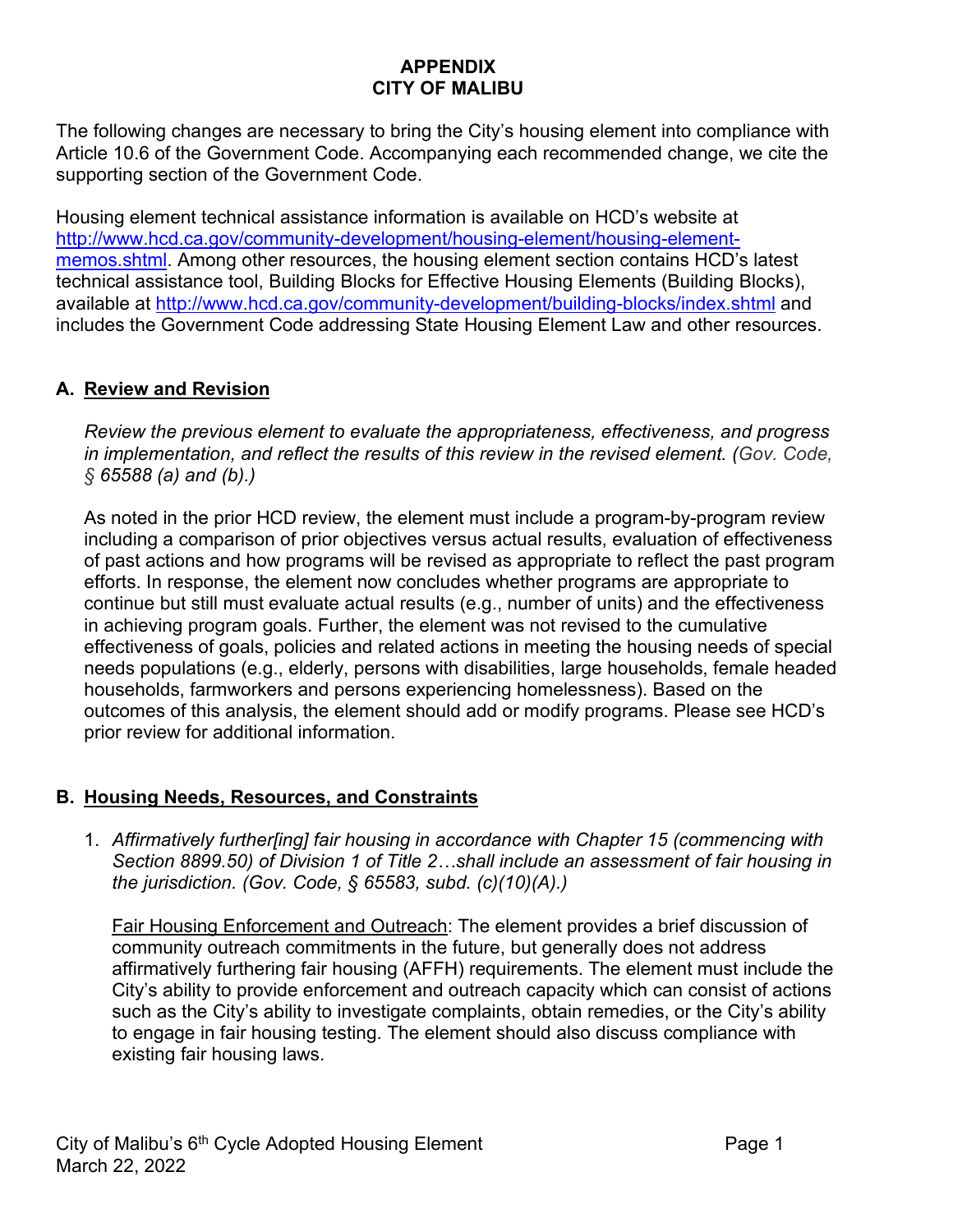Integration and Segregation: The analysis must address areas of ongoing and concentrated segregation and integration and compare concentrations of protected characteristics and incomes at both a regional and local level. The analysis should consist of comparisons using data tables or maps. To compare, the analysis should discuss the degrees of segregation and integration for protected characteristics and incomes. The analysis must discuss levels of segregation and integration for race and ethnicity, income, familial status, persons with disabilities, and identify the groups that experience the highest levels of segregation.

Disparities in Access to Opportunity: The housing element must identify and analyze significant disparities in access to opportunity. While the analysis can consider indices of various access to opportunity variables, it must also independently address access to opportunity variables. For example, the analysis should include disparities in access to opportunity based on income status (e.g., high, moderate, low), and must also individually address access to opportunity transportation. The element must also compare patterns and trends to the surrounding region. In addition, an analysis of disparities in access to opportunity must specifically address the housing and community development needs of persons with disabilities.

Disproportionate Housing Needs including Displacement Risk: The housing element must include an assessment of disproportionate housing needs, including displacement risk, on people with protected characteristics and households with low incomes. This analysis is important to understand how some groups of persons experience severe housing needs when compared to other populations within a local level and when compared to a region. The analysis must address cost burden and severe cost burden, overcrowding, substandard housing, and homelessness.

Local Data and Knowledge, and Other Relevant Factors: The element generally does not address these requirements. The element must include local data, knowledge, and other relevant factors to discuss and analyze any unique attributes about the City related to fair housing issues. The element should complement federal, state, and regional data with local data and knowledge where appropriate to capture emerging trends and issues, including utilizing knowledge from local and regional advocates and service providers. Also, the element includes some general information on lending and hate crimes, but it must include other relevant factors that contribute to fair housing issues in the jurisdiction. For instance, the element should analyze historical land use, zoning, governmental and nongovernmental spending including transportation investments, demographic trends, historical patterns of segregation, or other information that may have impeded housing choices and mobility.

Sites Inventory: While the element notes the City is entirely an area consider high resource, it should still evaluate the number of units by income group, location, magnitude of impact on existing patterns, any isolation of the regional housing needs allocation (RHNA) by income group and conclude whether the inventory is improving or exacerbating patterns of segregation or integration. This analysis should address all components of the assessment of fair housing (e.g., segregation and integration, access to opportunity, disproportionate housing need).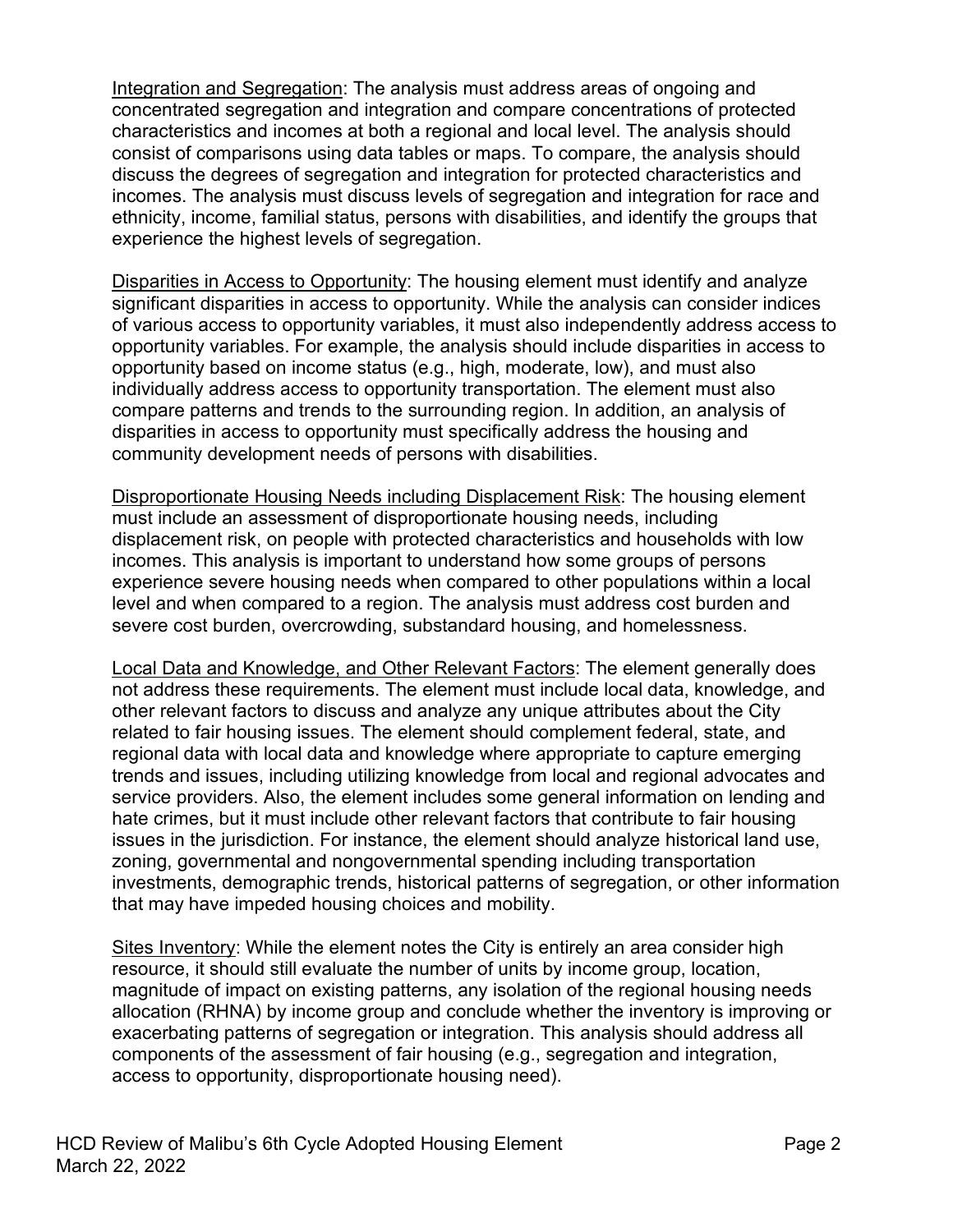Contributing Factors to Fair Housing Issues: The element should re-assess and prioritize contributing factors upon completion of analysis and make revisions as appropriate. In addition, while the element now prioritizes contributing factors, it should consider a more focused list to guide appropriate policies and programs.

Goals, Actions, Metrics, and Milestones: The element must be revised to add or modify goals and actions based on the outcomes of a complete analysis. Goals and actions must specifically respond to the analysis and to the identified and prioritized contributing factors to fair housing issues and must be significant and meaningful enough to overcome identified patterns and trends. Actions must have specific commitment, metrics and milestones as appropriate and must address housing mobility enhancement, new housing choices and affordability in high opportunity areas, placebased strategies for community preservation and revitalization and displacement protection.

For more information, please contact HCD and visit [https://www.hcd.ca.gov/community](https://www.hcd.ca.gov/community-development/housing-element/housing-element-memos.shtml)[development/housing-element/housing-element-memos.shtml.](https://www.hcd.ca.gov/community-development/housing-element/housing-element-memos.shtml)

2. *Include an analysis of population and employment trends and documentation of projections and a quantification of the locality's existing and projected needs for all income levels, including extremely low-income households. (Gov. Code, § 65583, subd. (a)(1).)*

Extremely Low-income (ELI) Households: While the element considers tenure and rates of overcrowding and overpayment, the element did not expand the analysis of their housing needs. The analysis should assess the kind of housing available and suitable for ELI households (including supportive housing and single-room occupancy units). ELI households may require specific housing solutions such as deeper income targeting for subsidies, housing with supportive services, single-room occupancy and/or shared housing and rent subsidies (housing vouchers).

3. *An inventory of land suitable and available for residential development, including vacant sites and sites having realistic and demonstrated potential for redevelopment during the planning period to meet the locality's housing need for a designated income level, and an analysis of the relationship of zoning and public facilities and services to these sites. (Gov. Code, § 65583, subd. (a)(3).)* 

Sites Inventory: As noted on the previous review sites identified for housing for above moderate-income in areas not served by public sewer systems are not required to be identified on a site-specific basis. The element states (p. B-1) that a listing of vacant parcels intended to accommodate above moderate-income households is available on file with the Planning Department and clarifies that single family sites are not served by a public sewer system; however, it should also include general information such as typical acreages and zoning. Otherwise, the element should inventory these sites on a site-specific basis according to statutory requirements.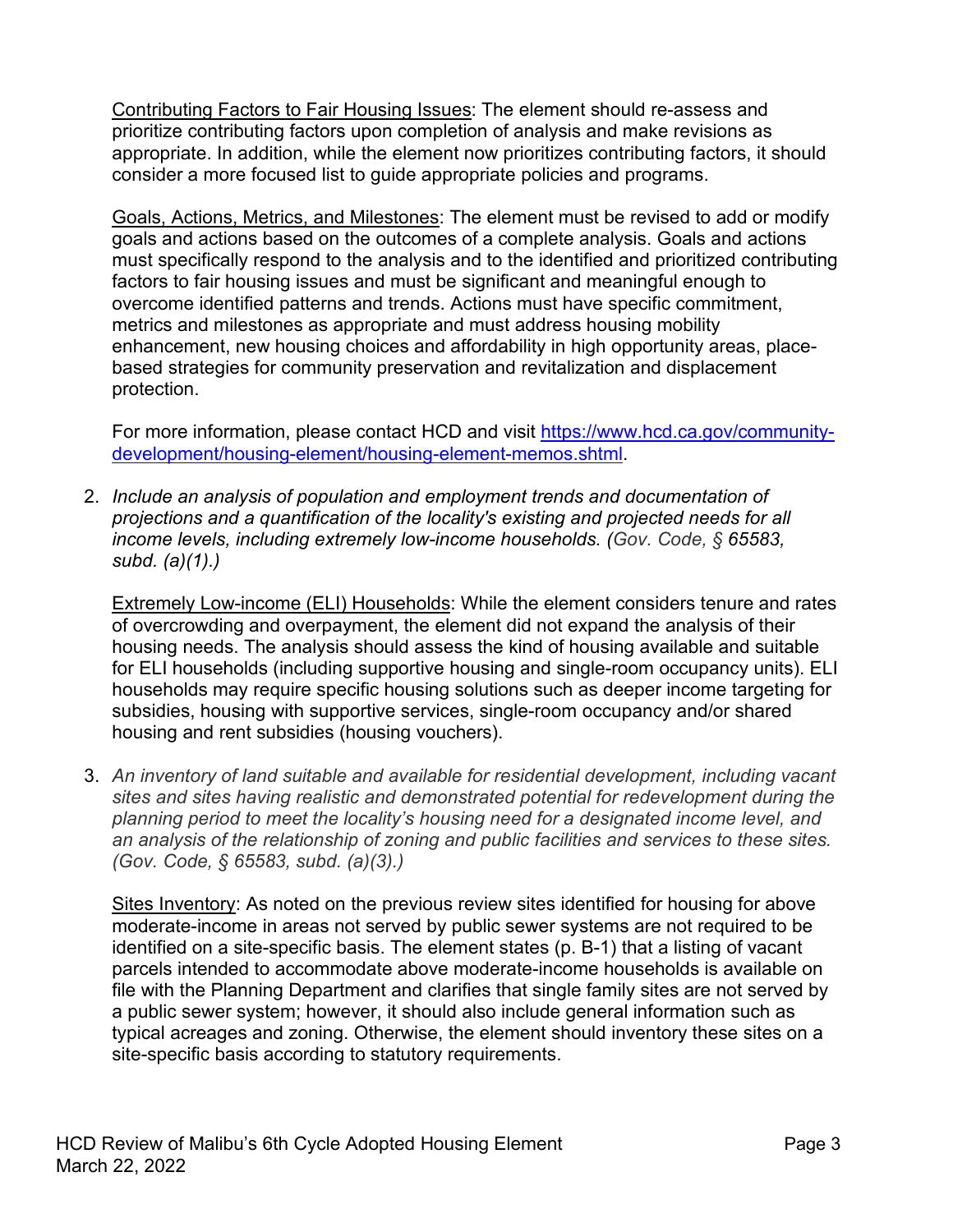Realistic Capacity: The element clarifies that the Affordable Housing Overlay (AHO) requires a minimum density of 20 units per acre. However, the inventory does not appear to utilize this assumption. In addition, the element was not revised to address residential capacity assumptions for moderate-income sites. Finally, the element notes two sites in the affordable housing overlay (AHO) zone do not allow nonresidential use; however the element on page B-1 states that one site at La Paz Lane has a base zoning designation of Community Commercial. The element should clarify if the site at La Paz Lane allows 100 percent nonresidential and if so, account for the likelihood of 100 percent nonresidential development. Please see HCD's prior review for additional information.

Environmental Constraints: The element now states all properties face development challenges due to environmental constraints and the calculation of residential capacity accounts for these constraints. In addition, the element should evaluate whether any of these environmental or other known conditions preclude housing development on identified sites.

Infrastructure: The element was not revised to address this finding. Please see HCD's prior review for additional information.

Electronic Site Inventory: As noted in the prior review, pursuant to Government Code section 65583.3, subdivision (b), the City must utilize standards, forms, and definitions adopted by HCD when preparing the sites inventory and submit an electronic version of the sites inventory. While the City has submitted an electronic version of the sites inventory, if changes occur, any future re-adopted versions of the element must also submit the electronic version of the sites inventory.

Zoning for a Variety of Housing Types (Emergency Shelters): The element now describes available acreage for emergency shelters and lists development standards but should evaluate these standards. The evaluation should specifically address proximity to transportation provisions for impacts on capacity to accommodate emergency shelters.

4. *An analysis of potential and actual governmental constraints upon the maintenance, improvement, or development of housing for all income levels, including the types of housing identified in paragraph (1) of subdivision (c), and for persons with disabilities as identified in the analysis pursuant to paragraph (7), including land-use controls, building codes and their enforcement, site improvements, fees and other exactions required of developers, and local processing and permit procedures. (Gov. Code, § 65583, subd. (a)(5).)*

Land-Use Controls: The element was not revised to address this finding. Please see HCD's prior review for additional information.

On-Off-Site Improvements: The element was not revised to address this finding. Please see HCD's prior review for additional information.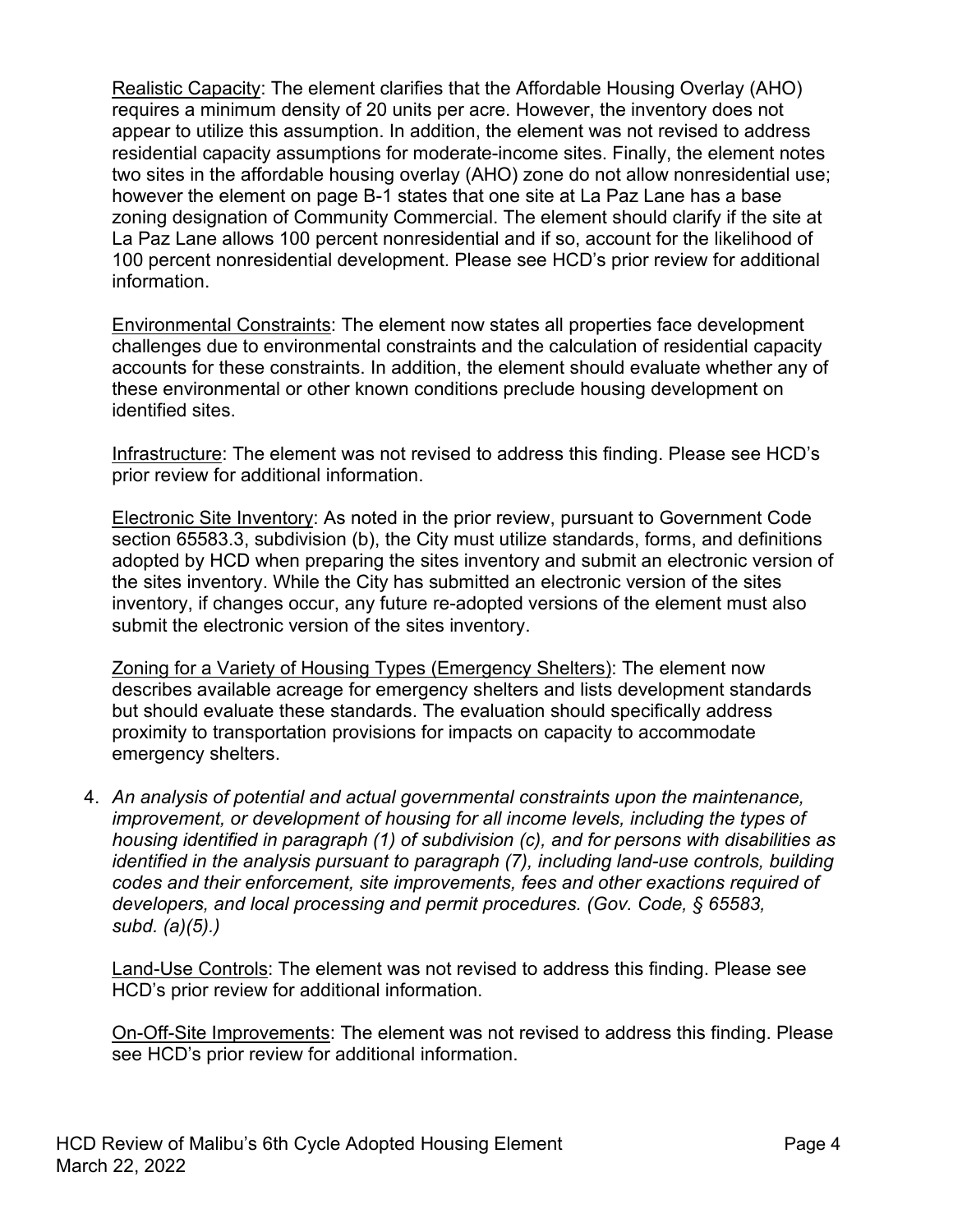Processing and Permit Procedures: While the element clarifies that the concurrent review also includes coastal engineer, environmental health administrator, Geotech engineer and public works review, as mentioned on the previous review the element should list and analyze approval findings for impacts on timing, cost, supply and approval certainty. The element must demonstrate this process is not a constraint or it must include a program to address this permitting requirement, as appropriate.

Housing for Persons with Disabilities: While the element includes a definition of family, as noted on the previous review the element excludes group homes for seven or more persons from all residential zones; a significant barrier to housing for persons with disabilities. The element should include a program to allow these housing types objectively with approval certainty in all residential zones. In addition, the element states reasonable accommodation requests are reviewed for a material effect on surrounding properties and make refer applications to the Planning Commission. The element must analyze this decision-making criterion as a constraint and add or modify programs to address and remove or mitigate the constraint.

5. *Analyze any special housing needs such as elderly; persons with disabilities, including a developmental disability; large families; farmworkers; families with female heads of households; and families and persons in need of emergency shelter. (Gov. Code, § 65583, subd. (a)(7).)*

Special Housing Needs: While additional information was included for seniors the element should also analyze the special housing needs of other special needs populations such as for large households and female headed households. As noted on the previous review, for a complete analysis of each population group, the element should discuss characteristics and challenges faced by the population, the existing resources to meet those needs (availability senior housing units, number of large units, number of deed restricted units, etc.,), an assessment of any gaps in resources, and proposed policies, programs, and funding to help address those gaps.

Persons with Developmental Disabilities: The element was not revised to address this finding. The element was only revised to include a statement that says, "According to SCAG, the number of persons living in Malibu with developmental disabilities is not available." Please see HCD's prior review for additional information.

Farmworkers: The element was not revised to address this finding. Please see HCD's prior review for additional information.

## **C. Housing Programs**

1. *Identify actions that will be taken to make sites available during the planning period with appropriate zoning and development standards and with services and facilities to accommodate that portion of the city's or county's share of the regional housing need*  for each income level that could not be accommodated on sites identified in the *inventory completed pursuant to paragraph (3) of subdivision (a) without rezoning, and*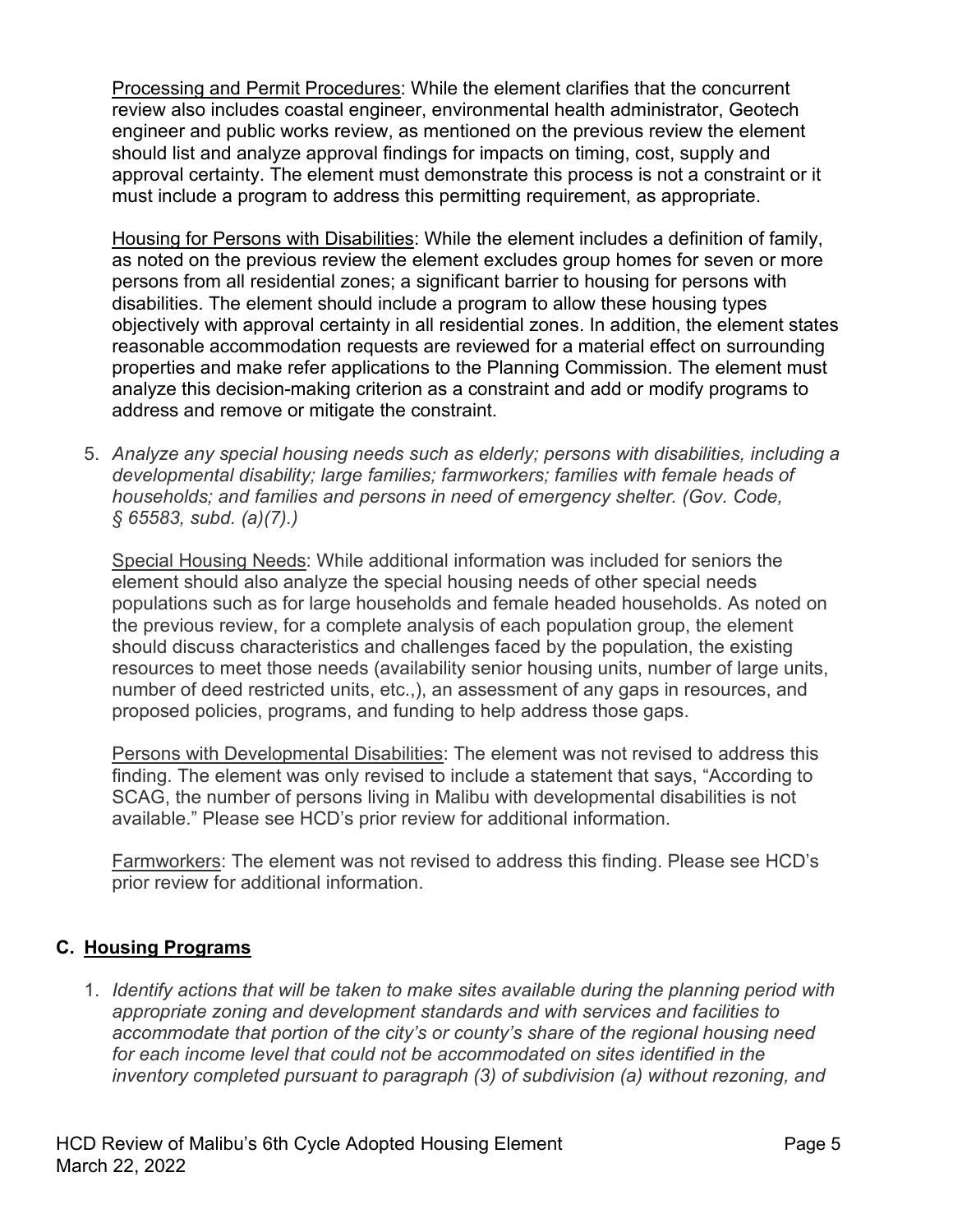*to comply with the requirements of Government Code section 65584.09. Sites shall be identified as needed to facilitate and encourage the development of a variety of types of housing for all income levels, including multifamily rental housing, factory-built housing mobilehomes, housing for agricultural employees, supportive housing, single-room occupancy units, emergency shelters, and transitional housing. (Gov. Code, § 65583, subd. (c)(1).)*

As noted in Finding B3, the element does not contain a complete sites inventory and analysis. Based on the results of a complete sites inventory and analysis, the City may need to add or revise programs to address a shortfall of sites or zoning available to encourage a variety of housing types.

In addition, the element now identifies sites from prior planning periods to accommodate the housing needs of lower-income household and, as a result, it must include a program to facilitate development. The program must be implemented within the first one or three years of the planning period and commit to zoning that will meet the density requirements for housing for lower-income households and allow by-right approval for housing developments that include 20 percent or more of its units affordable to lower-income households (Gov. Code, § 65583.2, subd. (c).).

2. *Address and, where appropriate and legally possible, remove governmental and nongovernmental constraints to the maintenance, improvement, and development of housing, including housing for all income levels and housing for persons with disabilities. The program shall remove constraints to, and provide reasonable accommodations for housing designed for, intended for occupancy by, or with supportive services for, persons with disabilities. (Gov. Code, § 65583, subd. (c)(3).)*

As noted in Finding B4, the element requires a complete analysis of potential governmental and nongovernmental constraints. Depending upon the results of that analysis, the City may need to revise or add programs to address and remove or mitigate any identified constraints.

3. *Conserve and improve the condition of the existing affordable housing stock, which may include addressing ways to mitigate the loss of dwelling units demolished by public or private action. (Gov. Code, § 65583, subd. (c)(4).)*

As noted in Finding A, the element must include a complete analysis of prior programs. Based on the outcomes of that analysis, the element may need to add or modify programs to conserve and improve the condition of the existing housing stock. In addition:

Program 1.2 (Rebuilding Assistance): The element was not revised to address this finding. Please see HCD's prior review for additional information.

Program 1.3 (Housing Rehabilitation Assistance): The element was not revised to address this finding. Please see HCD's prior review for additional information.